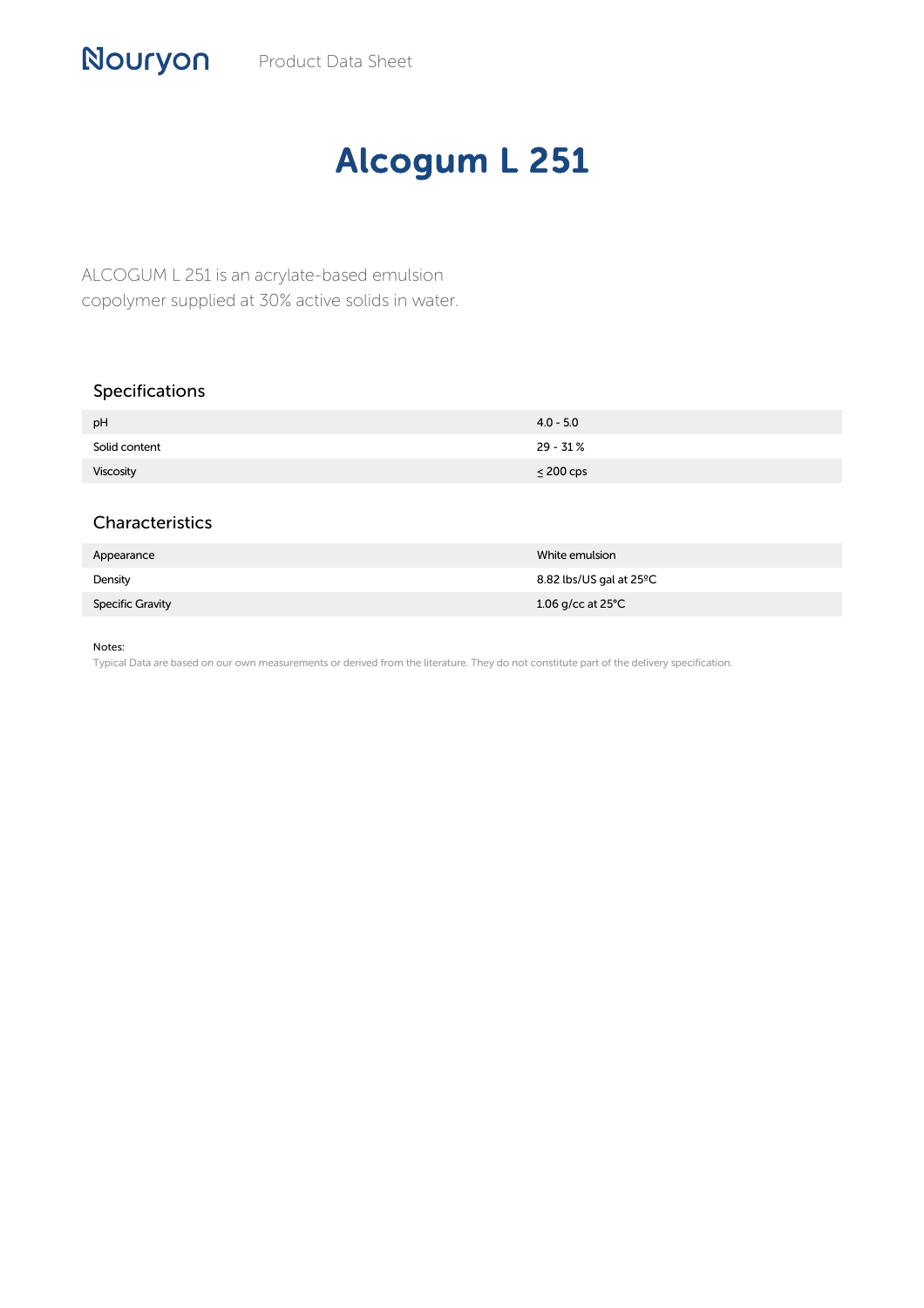## Storage

ALCOGUM L 251 is available in bulk, intermediate bulk and 55-gallon drums. Storage tanks should be plastic, fiberglass, or 316 stainless. Pumps should be low-shear type, such as diaphragm or peristaltic type with all wetted parts and lines being stainless steel, plastic or Teflon® . Mild steel, copper, brass and aluminum should not be used. Filtering should be under low shear and volume flow conditions. Freezing should be avoided as it destabilizes the emulsion. The recommended storage temperature is 15-35°C (59-95°F). Dilution or pH adjustment of the product may require additional preservative to prevent biological growth. Keep containers tightly sealed to the prevent emulsion from air drying and forming a film. Teflon® is a registered trademark of E.I. Dupont De Nemours & Co.